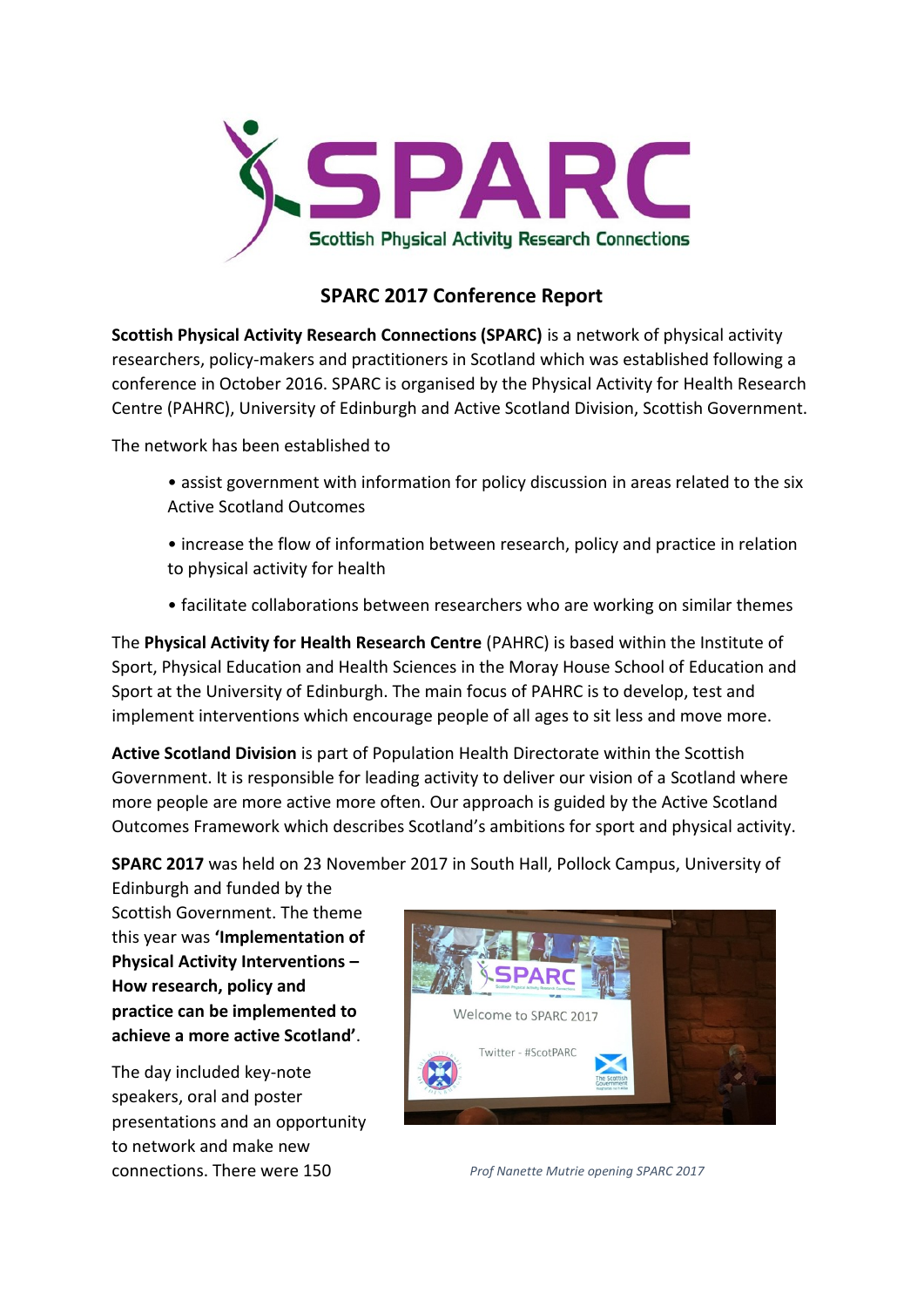delegates from research, Scottish Government and stakeholder organisations across Scotland.

Abstracts were invited from physical activity researchers and practitioners which relate to one or more of the six Active Scotland Outcomes as outlined in the Active Scotland Outcomes Framework. See Scottish Government website for more details: [http://www.gov.scot/About/Performance/scotPerforms/partnerstories/Outcomes-](http://www.gov.scot/About/Performance/scotPerforms/partnerstories/Outcomes-Framework)[Framework](http://www.gov.scot/About/Performance/scotPerforms/partnerstories/Outcomes-Framework)

- •We encourage and enable the inactive to be more active
- •We encourage and enable the active to stay active throughout life
- •We develop physical confidence and competence from the earliest age
- •We improve our active infrastructure people and places
- •We support well-being and resilience in communities through physical activity and sport
- •We improve opportunities to participate, progress and achieve in sport

Six abstracts were accepted as orals and 32 accepted as poster presentations (see list of oral/poster abstracts at the end)

The conference was opened by **Professor Nanette Mutrie** (Director, PAHRC) and the morning and afternoon keynote addresses on the theme of 'Implementation' were given by:

**Professor Theo Van Achterberg** (Professor of Quality of Care, and head of the Academic Centre for Nursing and Midwifery, at KU Leuven, Belgium) – 'Theory and practice in



*Prof Kate Hunt*

the implementation of health promoting interventions'

**Professor Kate Hunt** (Professor of Gender and Health, University of Glasgow/Associate Director of MRC/CSO Social and Public Health Sciences Unit) – 'Implementation in practice from Football Fans in Training (FFIT) project' *Prof Theo van Achterberg*

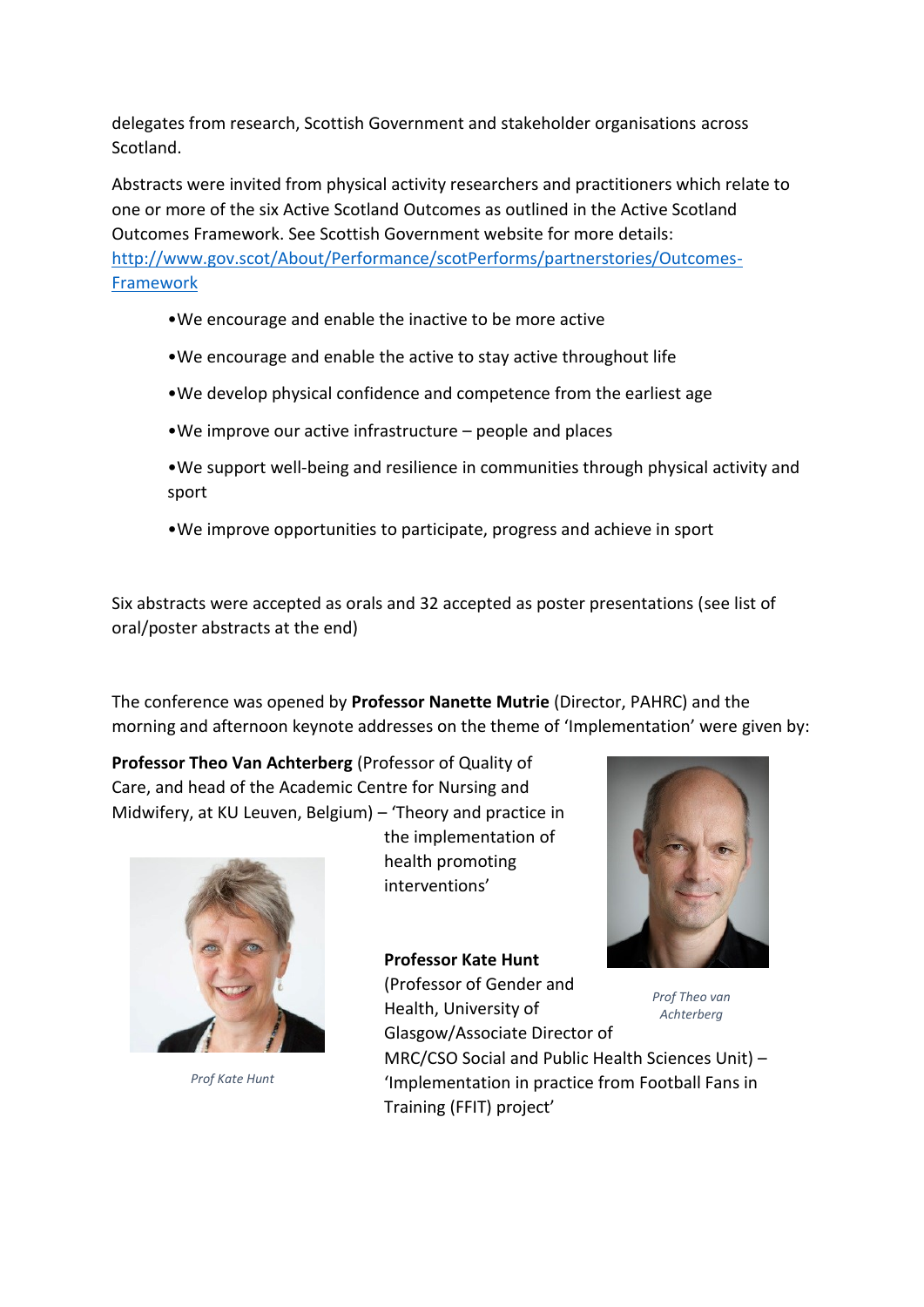**Derek Grieve** (Head of Active Scotland Division, Scottish Government) addressed delegates

on 'Policy perspective: outcomes framework implementation' in the morning and during the afternoon session, **Dr Catherine Calderwood** (Chief Medical Officer for Scotland) discussed the medical perspective of implementation and the importance of CMO Infographics.

The six oral presentations during the morning session covered a wide range of topics relating to implementation of physical activity interventions for children and adults (see list attached).



*Josefine Björkqvist (University of Aberdeen)*

During the afternoon session, three network sessions were held to discuss

- How to implement established good practice at scale
- Solutions to implement Scotland's policy at scale
- Research that I would like to implement and how it could be done

Delegates chose one session to attend and discussed possible solutions/ideas for implementing research, policy and practice. Information from these sessions will be used to guide the SPARC network and future events.

The closing address was made by **Caspian Richards** (Head of Strategy, Active Scotland Division) and prizes were presented as follows:

# **Student Poster Awards**

**First – Kathryn McMillan** (University of Strathclyde) 'Sedentary time and sedentary bout duration and glucose in adults with Type 2 diabetes'

**Second – Lynsey Brown** (Edinburgh Napier University) 'The effectiveness and acceptability of interventions to improve physical activity levels, reduce sedentary time and improve diet in older adults



*Student Award Winners: Nicola Peddie, Kathryn McMillan, Lynsey Brown*

living with and beyond cancer: an Integrative review'

**Third – Nicola Peddie** (Edinburgh Napier University) 'Evaluating the long-term effectiveness of ALBA intervention: A behaviour change intervention designed to increase adherence to physical activity, leading to improved mental and physical health'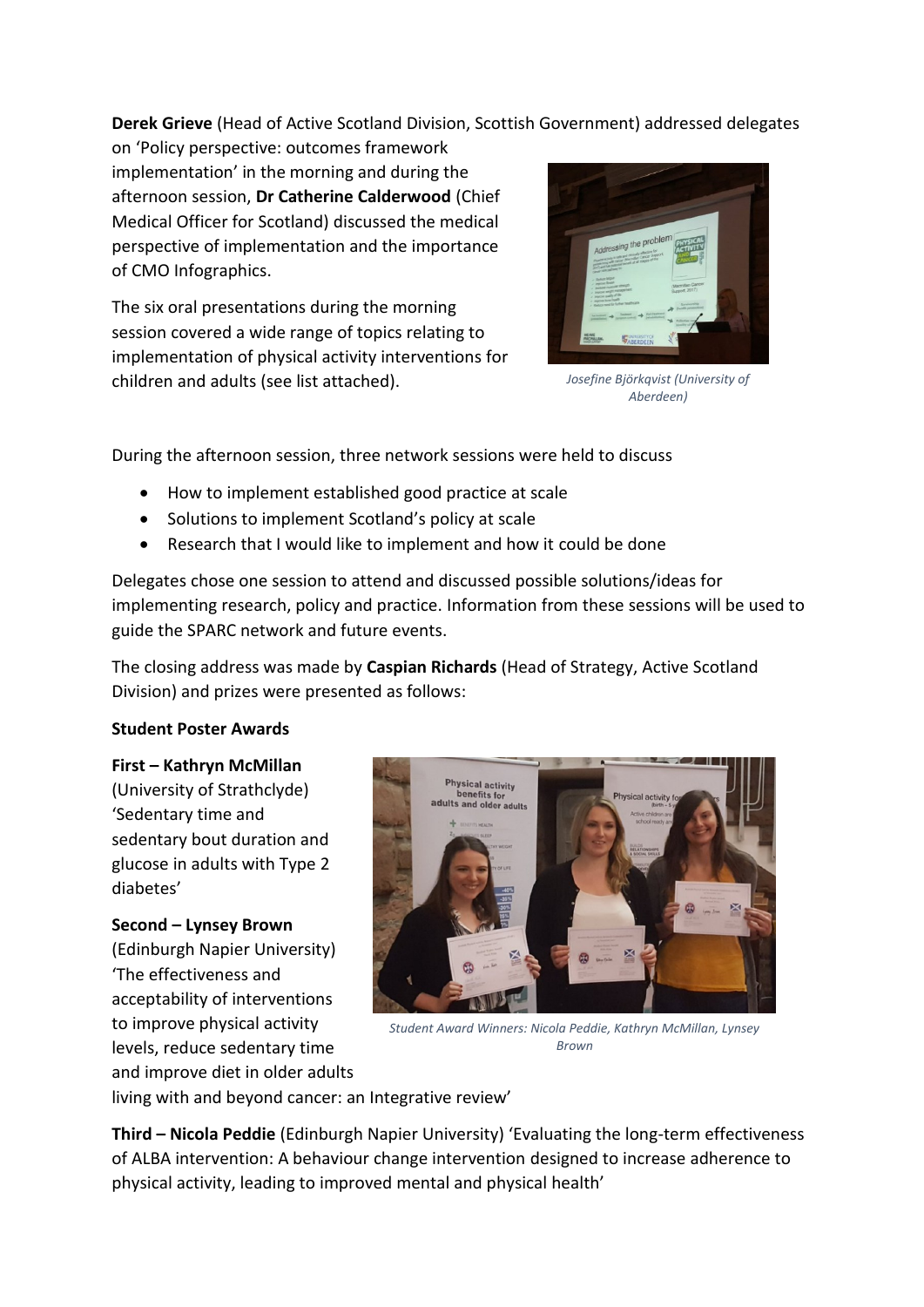**Staff Poster Award – Victoria Palmer** (University of Glasgow) – 'Sit Less, Move More, Feel Good!: Developing an evidence-based intervention leaflet to support older adults to reduce sedentary behaviour'



*Conference Yoga Break*

The conference was a standing friendly event with bistro tables and a designated standing area for anyone who wished to stand at any time during the day. PAHRC PhD student, Divya Sivaramakrishnan, led a five minute 'yoga break' during the morning session.

Networking opportunities were available during coffee and an extended lunch break which allowed delegates to view posters and talk to poster presenters.

**Twitter**: see all comments from the day at #ScotPARC<https://twitter.com/hashtag/scotparc>

Following the conference, a survey was conducted to seek delegates' views on aspects of the event. Ninety percent of those who responded thought the day as a whole was excellent or very good and 85% thought the research presented was excellent or very good. Eightythree percent felt they had learned something new which would influence their future work and a number of people commented on useful connections they had made during the day. There was a mixed response to the quality of the workshop sessions. Some delegates felt that there was lack of clarity and not enough time for discussion.

Respondents were asked what topics they would like to see at a future SPARC event and based on suggestions made, SPARC 2018 will have four key speakers on the following themes: active travel, mental health, evaluation and learning from practice, Chief Medical Officer. There will also be a session for short orals. Planning for SPARC 2018 is already underway and will be held in October/November 2018.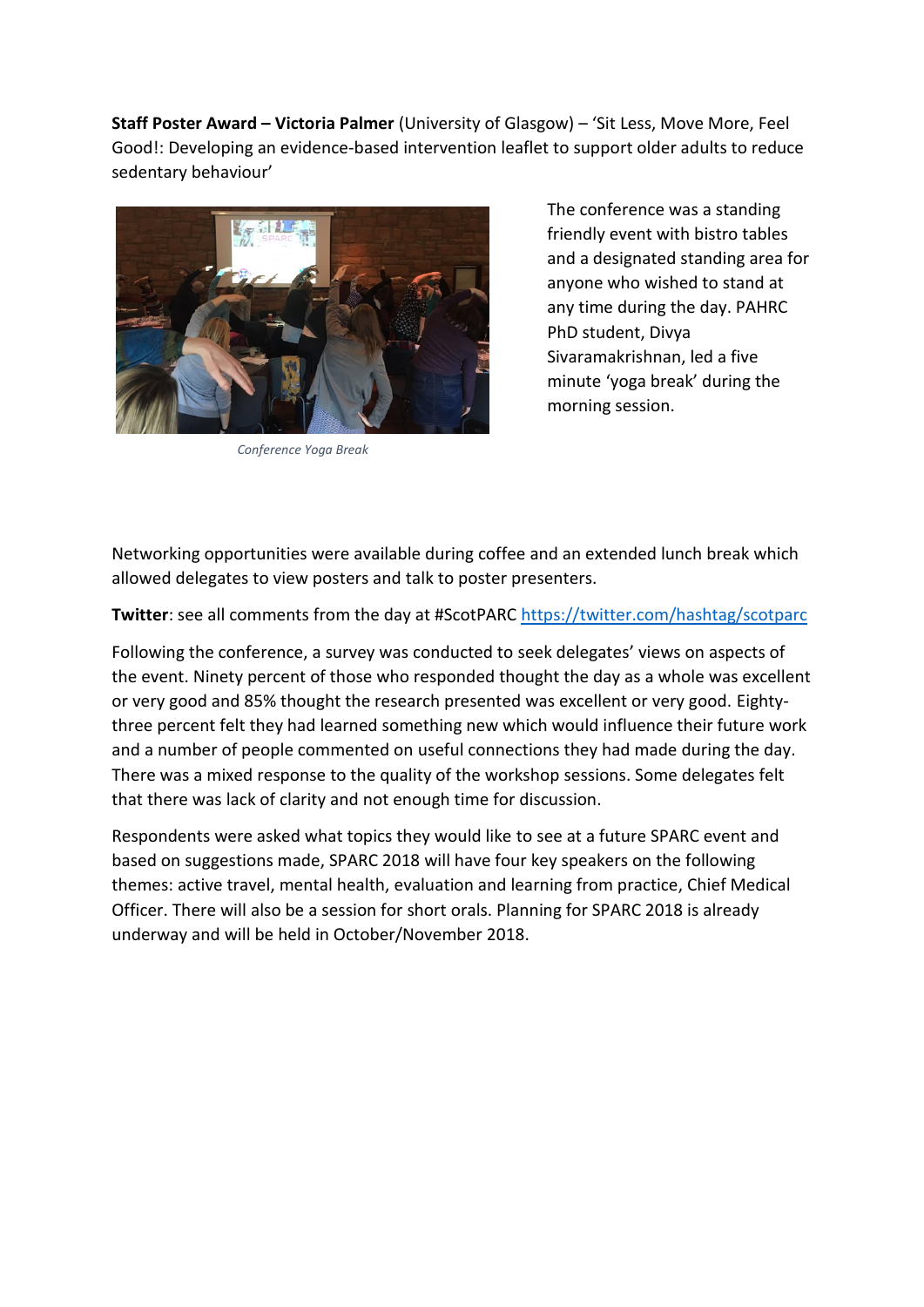### **Oral Presentations:**

**Dr Ruth Jepson** (Scottish Collaboration for Public Health Research and Policy) Stand Up for Health: the Barriers and Facilitators to Reducing Sedentary Behaviour in Call **Centres** 

**Dr Cindy Gray** (University of Glasgow)

I'm not sitting staring into space, so I'm doing something, you know: A qualitative exploration of sedentary behaviour in older adults' daily lives

### **Marc Harris** (Intelligent Health)

Gamification of physical activity as a method of addressing health and social inequalities – Findings from 18 UK interventions

# **Shubhanna Hussain-Ahmed** (University of Stirling)

Physical activity barriers and facilitators among mothers of autistic children - a qualitative study using the theoretical domains framework

#### **Josefine Björkqvist** (University of Aberdeen)

Move More Aberdeen - Integrating physical activity into the cancer care pathway

**Helen Collins** (University of Dundee/University of Edinburgh) The effect of resistance training interventions on weight status in youth: a meta-analysis.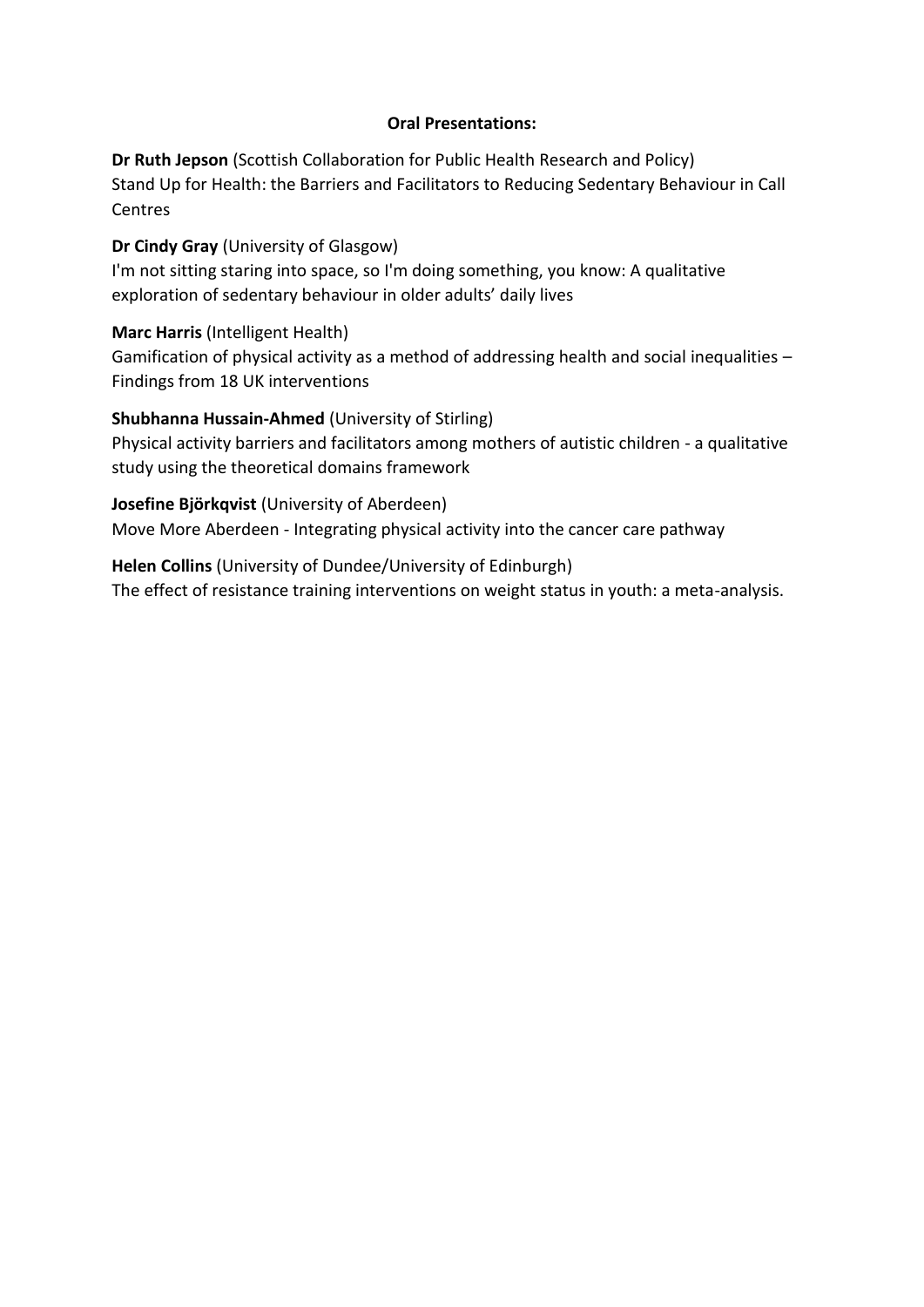#### **Poster Abstracts**

| <b>No</b>      | <b>Title</b>                                                            | <b>Presenting Author</b> |
|----------------|-------------------------------------------------------------------------|--------------------------|
| $\mathbf{1}$   | Active journeys and supporting people to become more active and         | Alex Johnston            |
|                | to thrive - learning and insight from the Legacy 2014 Physical          |                          |
|                | <b>Activity Fund</b>                                                    |                          |
| $\overline{2}$ | Health impacts of Pedal for Scotland, the mass participation cycling    | Jennifer Fingland        |
|                | event                                                                   |                          |
| 3              | Is 20 plenty for health? Evaluation of the 20mph speed limit            | <b>Kieran Turner</b>     |
|                | networks in Edinburgh and Belfast on a range of public health           |                          |
|                | outcomes                                                                |                          |
| 4              | Supporting well-being and resilience through the creation of            | Jane Holt                |
|                | volunteer roles in multimorbidity rehabilitation in Ayrshire            |                          |
| 5              | National Physical Activity Pathway Improvement Programme: A             | Flora Jackson            |
|                | Quality Improvement Approach to Implementation within                   |                          |
|                | Healthcare Settings in Scotland                                         |                          |
| 6              | Care about Physical Activity (CAPA) supports social care                | Louise Kelly             |
|                | professionals to use an improvement approach to promote                 |                          |
| $\overline{7}$ | movement with older people experiencing care                            |                          |
|                | Physical Activity in Medical Education: A Flipped Classroom<br>Approach | Alice Harper             |
| 8              | Benefits of a student-led exercise class in maintaining and             | Anne Wallace             |
|                | improving physical activity in community dwelling adults over 60's -    | Paul Moran               |
|                | a symbiotic model"                                                      |                          |
| 9              | Evaluating the long-term effectiveness of ALBA intervention: A          | Nicola Peddie            |
|                | behaviour change intervention designed to increase adherence to         |                          |
|                | physical activity, leading to improved mental and physical health       |                          |
| 10             | 'Stable and Able' a community based exercise pathway for falls          | Jennifer McCann          |
|                | prevention - Partnership working between Sport Aberdeen and             |                          |
|                | Aberdeen Health and Social Care Partnership (AHSCP) (2013 -             |                          |
|                | Present)                                                                |                          |
| 11             | "I can't wait to see what the future holds": A co-produced, six-        | <b>Niall Anderson</b>    |
|                | month pilot physical and psychological intervention to improve          |                          |
|                | outcomes for low-activity people living with Type 2 Diabetes            |                          |
| 12             | Analysis of factors predicting uptake and adherence in a Stirling       | Laura Stewart            |
|                | based Exercise Referral Scheme                                          |                          |
| 13             | Active Minds - A study to measure the effectiveness of exercise         | Fiona Rankin             |
|                | referral on those referred with a mental health condition not           |                          |
|                | exclusive of other medical conditions                                   |                          |
| 14             | "Get Lighter in Lothian": Effectiveness of a physical activity          | Victoria Coates          |
|                | intervention for obese adults in the Tier 3 Weight Management           |                          |
|                | programme                                                               |                          |
| 15             | The effectiveness and acceptability of interventions to improve         | Lynsey Brown             |
|                | physical activity levels, reduce sedentary time and improve diet in     |                          |
|                | older adults living with and beyond cancer: An integrative review       |                          |